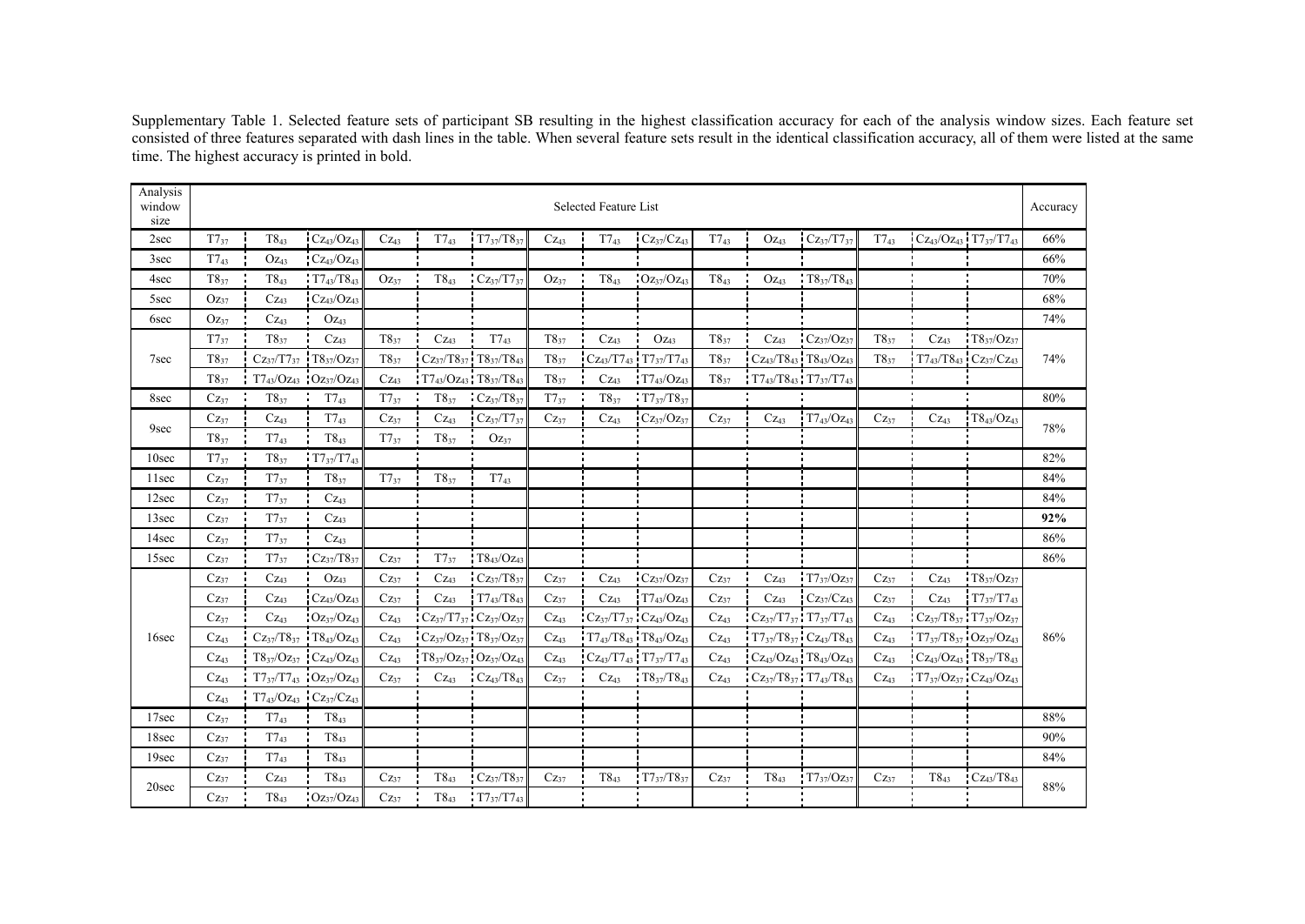Supplementary Table 2. Selected feature sets of participant TK resulting in the highest classification accuracy for each of the analysis window sizes. Each feature set consisted of three features separated with dash lines in the table. When several feature sets result in the identical classification accuracy, all of them were listed at the same time. The highest accuracy is printed in bold.

| Analysis<br>window<br>size |                  |                  |                      |           |                  |                         |                  | Selected Feature List |                      |                  |                |                   |                  |                  |                   | Accuracy |
|----------------------------|------------------|------------------|----------------------|-----------|------------------|-------------------------|------------------|-----------------------|----------------------|------------------|----------------|-------------------|------------------|------------------|-------------------|----------|
| 2sec                       | Cz <sub>43</sub> | Oz <sub>43</sub> | $C_{Z37}/T8_{37}$    | $Cz_{43}$ | $Oz_{43}$        | $T7_{37}/Oz_{37}$       | Cz <sub>43</sub> | $Oz_{43}$             | $C_{Z_{43}}/T7_{43}$ | Cz <sub>43</sub> | $Oz_{43}$      | $T7_{43}/T8_{43}$ | Cz <sub>43</sub> | $Oz_{43}$        | $T7_{37}/T7_{43}$ | 64%      |
| 3sec                       | $Cz_{37}$        | $T7_{37}$        | $C_{Z_{43}}/T7_{43}$ | $Cz_{37}$ | $T7_{37}$        | $Cz_{43}/Oz_{43}$       | $T7_{37}$        | $Cz_{43}$             | $T7_{37}/Oz_3$       |                  |                |                   |                  |                  |                   | 64%      |
| 4sec                       | $Cz_{37}$        | $T7_{37}$        | $T8_{37}/T8_{43}$    | $Cz_{43}$ | $T7_{43}$        | $T7_{43}/T8_{43}$       |                  |                       |                      |                  |                |                   |                  |                  |                   | 68%      |
| 5sec                       | $Cz_{37}$        | $Oz_{37}$        | $Oz_{43}$            | $T7_{37}$ | $Oz_{43}$        | $C_{Z_{37}}/O_{Z_{37}}$ | $T7_{37}$        | $Oz_{43}$             | $T7_{37}/Oz_3$       |                  |                |                   |                  |                  |                   | 70%      |
| 6sec                       | $Oz_{37}$        | $T7_{43}$        | $T8_{43}/Oz_{43}$    |           |                  |                         |                  |                       |                      |                  |                |                   |                  |                  |                   | 78%      |
| 7sec                       | $Cz_{43}$        | $T7_{43}$        | $Cz_{43}/T7_{43}$    | $Cz_{43}$ | $T7_{43}$        | $T7_{43}/T8_{43}$       | $Cz_{43}$        | $T7_{43}$             | $T8_{37}/T8_{43}$    |                  |                |                   |                  |                  |                   | 74%      |
| 8sec                       | $T7_{37}$        | Oz <sub>43</sub> | $T8_{37}/Oz_{37}$    | $T7_{37}$ | Oz <sub>43</sub> | $T7_{43}/Oz_{43}$       |                  |                       |                      |                  |                |                   |                  |                  |                   | 74%      |
| 9sec                       | $T7_{37}$        | $Cz_{43}$        | Oz <sub>43</sub>     |           |                  |                         |                  |                       |                      |                  |                |                   |                  |                  |                   | 80%      |
| 10sec                      | $Oz_{37}$        | $Cz_{43}$        | $C_{Z_37}/T8_{37}$   | $Oz_{37}$ | $Cz_{43}$        | $T8_{37}/Oz_{37}$       |                  |                       |                      |                  |                |                   |                  |                  |                   | 84%      |
| 11sec                      | $T7_{37}$        | $Cz_{43}$        | $Oz_{43}$            | $Oz_{37}$ | $Cz_{43}$        | $Cz_{37}/T8_{37}$       | $Oz_{37}$        | $Cz_{43}$             | $Cz_{37}/Oz_3$       | $Oz_{37}$        | $Cz_{43}$      | $T7_{37}/T8_{37}$ | $Oz_{37}$        | Cz <sub>43</sub> | $T7_{37}/Oz_{37}$ | 82%      |
|                            | $Oz_{37}$        | $Cz_{43}$        | $Cz_{43}/T8_{43}$    | $Oz_{37}$ | $Cz_{43}$        | $C_{Z_37}/C_{Z_{43}}$   |                  |                       |                      |                  |                |                   |                  |                  |                   |          |
| 12sec                      | $T7_{37}$        | $Cz_{43}$        | $Oz_{43}$            | $T7_{37}$ | $Cz_{43}$        | $Cz_{43}/Oz_{43}$       |                  |                       |                      |                  | $\blacksquare$ |                   |                  |                  |                   | 84%      |
| 13sec                      | $T7_{37}$        | $Cz_{43}$        | Oz <sub>43</sub>     |           |                  |                         |                  |                       |                      |                  |                |                   |                  |                  |                   | 84%      |
| 14sec                      | $Cz_{37}$        | $Cz_{43}$        | $T7_{43}$            |           |                  |                         |                  |                       |                      |                  |                |                   |                  |                  |                   | 82%      |
| 15sec                      | $Cz_{37}$        | $T7_{37}$        | $Cz_{43}$            |           |                  |                         |                  |                       |                      |                  |                |                   |                  |                  |                   | 84%      |
| 16sec                      | $Cz_{37}$        | $Cz_{43}$        | $T7_{37}/T8_{37}$    | $Cz_{37}$ | Cz <sub>43</sub> | $T7_{43}/Oz_{43}$       | $Cz_{37}$        | $Cz_{43}$             | $Cz_{37}/Cz_{43}$    | $Cz_{37}$        | $Cz_{43}$      | $T7_{37}/T7_{43}$ | $Cz_{37}$        | $Cz_{43}$        | $T8_{37}/T8_{43}$ | 82%      |
|                            | $Cz_{37}$        | Cz <sub>43</sub> | $Oz_{37}/Oz_{43}$    | $T7_{37}$ | $Cz_{43}$        | $Oz_{43}$               |                  |                       |                      |                  |                |                   |                  |                  |                   |          |
| 17sec                      | $Cz_{37}$        | $T7_{37}$        | $Oz_{43}$            |           |                  |                         |                  |                       |                      |                  |                |                   |                  |                  |                   | 84%      |
| 18sec                      | $T7_{37}$        | $Cz_{43}$        | Oz <sub>43</sub>     | $Oz_{37}$ | $Cz_{43}$        | $C_{Z_37}/T7_{37}$      | $Oz_{37}$        | $Cz_{43}$             | $C_{Z_37}/T8_{37}$   | $Oz_{37}$        | $Cz_{43}$      | $T7_{37}/Oz_3$    | $Oz_{37}$        | Cz <sub>43</sub> | $T8_{37}/Oz_{37}$ | 84%      |
|                            | $Oz_{37}$        | $Cz_{43}$        | $Cz_{43}/T7_{43}$    | $Oz_{37}$ | Cz <sub>43</sub> | $T7_{43}/Oz_{43}$       | Oz <sub>37</sub> | $Cz_{43}$             | $Cz_{37}/Cz_{43}$    | $Oz_{37}$        | $Cz_{43}$      | $T_{37}/T_{43}$   | $Oz_{37}$        | $Cz_{43}$        | T837/T843         |          |
|                            | $T7_{37}$        | $Oz_{37}$        | $Cz_{43}$            | $T7_{37}$ | $Oz_{37}$        | $T7_{37}/Oz_{37}$       | $T7_{37}$        | $Oz_{37}$             | $Cz_{43}/Oz_{43}$    | $T7_{37}$        | $Oz_{37}$      | $T7_{43}/T8_{43}$ | $T7_{37}$        | $Oz_{37}$        | $T8_{43}/Oz_{43}$ | 80%      |
| 19sec                      | $T7_{37}$        | $Oz_{37}$        | $T7_{37}/T7_{43}$    | $T7_{37}$ | $Oz_{37}$        | $T8_{37}/T8_{43}$       | $Oz_{37}$        | $Cz_{43}$             | $T8_{37}/Oz_3$       | $Oz_{37}$        | $Cz_{43}$      | $T7_{37}/T7_{43}$ |                  |                  |                   |          |
| 20sec                      | $T7_{37}$        | $Oz_{37}$        | $Cz_{43}$            |           |                  |                         |                  |                       |                      |                  |                |                   |                  |                  |                   | 86%      |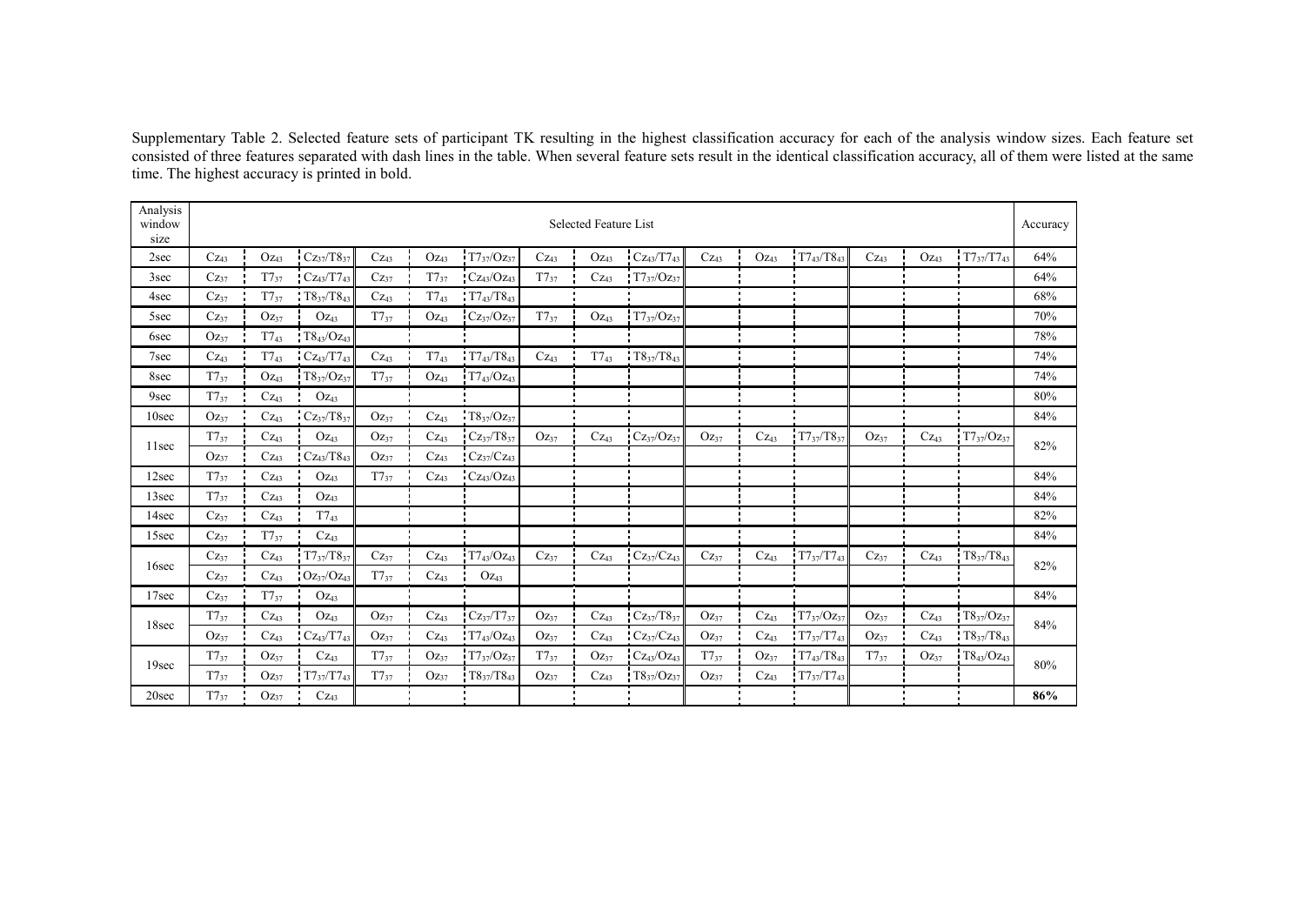Supplementary Table 3. Selected feature sets of participant HL resulting in the highest classification accuracy for each of the analysis window sizes. Each feature set consisted of three features separated with dash lines in the table. When several feature sets result in the identical classification accuracy, all of them were listed at the same time. The highest accuracy is printed in bold.

| Analysis<br>window<br>size |                  |                                                       |                    |                  |                                                       |                                                                       |                  | Selected Feature List                                 |                   |                  |                                       |                                     |           |           |                                              | Accuracy |
|----------------------------|------------------|-------------------------------------------------------|--------------------|------------------|-------------------------------------------------------|-----------------------------------------------------------------------|------------------|-------------------------------------------------------|-------------------|------------------|---------------------------------------|-------------------------------------|-----------|-----------|----------------------------------------------|----------|
| 2sec                       |                  | $T7_{37}/Oz_{37}$ $Cz_{43}/T7_{43}$ $Cz_{43}/T8_{43}$ |                    |                  | $T7_{37}/Oz_{37}$ $Cz_{43}/T7_{43}$ $Oz_{37}/Oz_{43}$ |                                                                       |                  | $T7_{37}/Oz_{37}$ $T7_{37}/T7_{43}$ $T8_{37}/T8_{43}$ |                   |                  |                                       |                                     |           |           |                                              | 66%      |
|                            | $Cz_{43}$        | $Cz_{37}/T7_{37}$ $Cz_{37}/Oz_{37}$                   |                    | $Cz_{43}$        | $C_{Z_37}/T7_{37}$ $T7_{43}/T8_{43}$                  |                                                                       | $Cz_{43}$        | $C_{Z_37}/T7_{37}$ $T7_{37}/T7_{43}$                  |                   | $Cz_{43}$        |                                       | $Cz_{37}/T8_{37}$ $T7_{43}/T8_{43}$ | $Cz_{43}$ |           | $C_{Z_37}/T8_{37}$ $T7_{43}/Oz_{43}$         |          |
|                            | $Cz_{43}$        | $Cz_{37}/T8_{37}$ $T7_{37}/T7_{43}$                   |                    | $Cz_{43}$        | $C_{Z_37}/T8_{37}$ $T8_{37}/T8_{43}$                  |                                                                       | $Cz_{43}$        | $Cz_{37}/T8_{37}$ $Oz_{37}/Oz_{43}$                   |                   | $Cz_{43}$        | $Cz_{37}/Oz_{37}$ $T7_{37}/Oz_{37}$   |                                     | $Cz_{43}$ |           | $Cz_{37}/Oz_{37}$ $Cz_{43}/T8_{43}$          |          |
|                            | $Cz_{43}$        | $C_{Z_37}/O_{Z_37}$ $T7_{37}/T7_{43}$                 |                    | Cz <sub>43</sub> | $T7_{37}/T8_{37}$ $T7_{37}/Oz_{37}$                   |                                                                       | $Cz_{43}$        | $T7_{37}/T8_{37}$ $Oz_{37}/Oz_{43}$                   |                   | $Cz_{43}$        | $T7_{37}/Oz_{37}$ $Cz_{37}/Cz_{43}$   |                                     | $Cz_{43}$ |           | $T8_{37}/Oz_{37}$ $Cz_{43}/T7_{43}$          |          |
| 3sec                       | $Cz_{43}$        | $T8_{37}/Oz_{37}$ $Cz_{43}/T8_{43}$                   |                    | Cz <sub>43</sub> | $T8_{37}/Oz_{37}$ $Cz_{43}/Oz_{43}$                   |                                                                       | Cz <sub>43</sub> | $T8_{37}/Oz_{37}$ $T8_{43}/Oz_{43}$                   |                   | $Cz_{43}$        |                                       | $T8_{37}/Oz_{37}$ $T7_{37}/T7_{43}$ | $Cz_{43}$ |           | $C_{Z_{43}}/T7_{43}$ $C_{Z_{43}}/O_{Z_{43}}$ | 66%      |
|                            | $Cz_{43}$        | $C_{Z_{43}}/T7_{43}$ $T8_{43}/Oz_{43}$                |                    | Cz <sub>43</sub> | $C_{Z_{43}}/T8_{43}$ $C_{Z_{37}}/C_{Z_{43}}$          |                                                                       | $Cz_{43}$        | $C_{Z_{43}}/T8_{43}$ $T8_{37}/T8_{43}$                |                   | Cz <sub>43</sub> |                                       | $Cz_{43}/Oz_{43}$ $Cz_{37}/Cz_{43}$ | $Cz_{43}$ |           | $Cz_{43}/Oz_{43}$ $T7_{37}/T7_{43}$          |          |
|                            | Cz <sub>43</sub> | $T7_{43}/T8_{43}$ $T8_{43}/Oz_{43}$                   |                    | $Cz_{43}$        | $T7_{43}/Oz_{43}$ $T8_{43}/Oz_{43}$                   |                                                                       | $Cz_{43}$        | $T7_{43}/Oz_{43}$ $T8_{37}/T8_{43}$                   |                   | $Cz_{43}$        | $T8_{43}/Oz_{43}$ , $T8_{37}/T8_{43}$ |                                     | $Cz_{43}$ |           | T843/Oz43 Oz37/Oz43                          |          |
|                            |                  | $Cz_{37}/Oz_{37}$ $Cz_{43}/T7_{43}$ $Cz_{43}/T8_{43}$ |                    |                  | $Cz_{37}/Oz_{37}$ $Cz_{43}/T8_{43}$ $T8_{37}/T8_{43}$ |                                                                       |                  |                                                       |                   |                  |                                       |                                     |           |           |                                              |          |
| 4sec                       | $Oz_{37}$        | $Oz_{43}$                                             | $Cz_{43}/Oz_{43}$  | $Oz_{37}$        | $Oz_{43}$                                             | $O_{Z_37}/O_{Z_{43}}$                                                 |                  |                                                       |                   |                  |                                       |                                     |           |           |                                              | 72%      |
| 5sec                       | $Oz_{37}$        | $Oz_{43}$                                             | $T7_{43}/T8_{43}$  |                  |                                                       |                                                                       |                  |                                                       |                   |                  |                                       |                                     |           |           |                                              | 74%      |
| 6sec                       | $Oz_{43}$        | $Cz_{37}/T8_{37}$ $T8_{43}/Oz_{43}$                   |                    |                  |                                                       |                                                                       |                  |                                                       |                   |                  |                                       |                                     |           |           |                                              | 72%      |
| 7sec                       | $Oz_{37}$        | $Cz_{43}$                                             | $C_{Z_37}/T8_{37}$ | $Oz_{37}$        | $Cz_{43}$                                             | $T8_{43}/Oz_{43}$                                                     | $Oz_{37}$        | $Cz_{43}$                                             | $Cz_{37}/Cz_{43}$ |                  |                                       |                                     |           |           |                                              | 76%      |
| 8sec                       | $T7_{43}$        | $-T7_{37}/T8_{37}$ $Cz_{43}/T8_{43}$                  |                    | $T7_{43}$        | T737/Oz37 Cz43/T743                                   |                                                                       | $T7_{43}$        | $T7_{37}/Oz_{37}$ $T7_{43}/T8_{43}$                   |                   | $T7_{43}$        | $T8_{43}/Oz_{43}$ $T8_{37}/T8_{43}$   |                                     |           |           |                                              | 70%      |
| 9sec                       | $T8_{37}$        | $T7_{43}$                                             | $Oz_{43}$          |                  |                                                       |                                                                       |                  |                                                       |                   |                  |                                       |                                     |           |           |                                              | 78%      |
| 10sec                      | $Cz_{37}$        | $Oz_{43}$                                             | $Cz_{37}/Oz_{37}$  | $Cz_{37}$        | $Oz_{43}$                                             | $C_{Z_{43}}/O_{Z_{43}}$                                               | $Cz_{37}$        | $Oz_{43}$                                             | $T8_{43}/Oz_{43}$ | $Cz_{37}$        | $Oz_{43}$                             | $Oz_{37}/Oz_{43}$                   | $Oz_{37}$ | $Cz_{43}$ | $Oz_{43}$                                    | 74%      |
| 11sec                      | $Cz_{37}$        | $Cz_{43}$                                             | $Oz_{43}$          |                  |                                                       |                                                                       |                  |                                                       |                   |                  |                                       |                                     |           |           |                                              | 76%      |
| 12sec                      | $Cz_{37}$        | $Oz_{37}$                                             | $T7_{43}$          | Oz <sub>37</sub> | $Oz_{43}$                                             | $T7_{43}/Oz_{43}$                                                     | $T7_{43}$        | Oz <sub>43</sub>                                      | $T7_{37}/Oz_{37}$ | $T7_{43}$        | $Oz_{43}$                             | $T7_{43}/Oz_4$                      |           |           |                                              | 74%      |
| 13sec                      | $Cz_{37}$        | $Oz_{37}$                                             | $Oz_{43}$          | $Cz_{37}$        | $Cz_{43}$                                             | $Oz_{43}$                                                             | $Cz_{43}$        | $Oz_{43}$                                             | $Cz_{43}/T7_{43}$ |                  |                                       |                                     |           |           |                                              | 80%      |
| 14sec                      | $Cz_{43}$        | $Oz_{43}$                                             | $T7_{37}/Oz_{37}$  | $T7_{43}$        |                                                       | Cz <sub>43</sub> /T7 <sub>43</sub> T7 <sub>43</sub> /T8 <sub>43</sub> |                  |                                                       |                   |                  |                                       |                                     |           |           |                                              | 74%      |
| 15sec                      | $Cz_{37}$        | Oz <sub>43</sub>                                      | $T8_{37}/T8_{45}$  |                  |                                                       |                                                                       |                  |                                                       |                   |                  |                                       |                                     |           |           |                                              | 78%      |
| 16sec                      | $T8_{37}$        | $Oz_{37}$                                             | $Cz_{43}$          | $T8_{37}$        | $Oz_{37}$                                             | $Cz_{37}/T7_{37}$                                                     | $T8_{37}$        | $Oz_{37}$                                             | $T7_{37}/T8_{37}$ | $T8_{37}$        | $Oz_{37}$                             | $C_{Z_{43}}/T8_{43}$                | $T8_{37}$ | $Oz_{37}$ | $Cz_{37}/Cz_{43}$                            | 80%      |
|                            | $T8_{37}$        | $Oz_{37}$                                             | $Oz_{37}/Oz_{43}$  |                  |                                                       |                                                                       |                  |                                                       |                   |                  |                                       |                                     |           |           |                                              |          |
| 17sec                      | $T8_{37}$        | $Oz_{37}$                                             | $Cz_{43}$          |                  |                                                       |                                                                       |                  |                                                       |                   |                  |                                       |                                     |           |           |                                              | 78%      |
| 18sec                      | $Oz_{37}$        | $Cz_{43}$                                             | $Cz_{37}/T8_{37}$  | $Oz_{37}$        | $Cz_{43}$                                             | $T8_{37}/T8_{43}$                                                     |                  |                                                       |                   |                  |                                       |                                     |           |           |                                              | 76%      |
| 19sec                      | $Oz_{37}$        | Oz <sub>43</sub>                                      | $Cz_{37}/T7_{37}$  | Oz <sub>37</sub> | $Oz_{43}$                                             | $T7_{43}/T8_{43}$                                                     |                  |                                                       |                   |                  |                                       |                                     |           |           |                                              | 76%      |
| 20sec                      | $Oz_{37}$        | $Oz_{43}$                                             | $T7_{37}/Oz_3$     | $Oz_{37}$        | $Oz_{43}$                                             | $T7_{43}/Oz_{43}$                                                     |                  |                                                       |                   |                  |                                       |                                     |           |           |                                              | 80%      |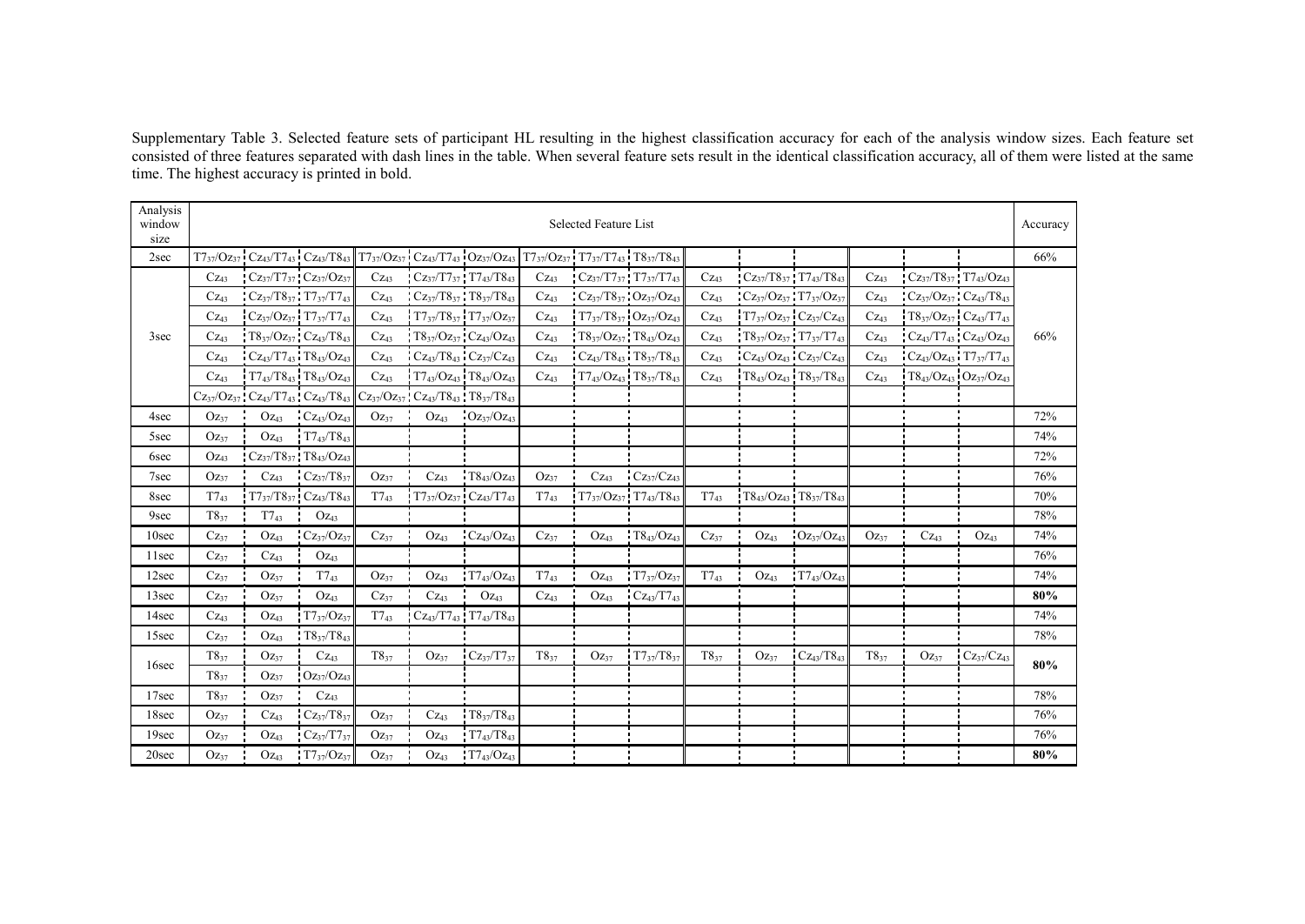Supplementary Table 4. Selected feature sets of participant KN resulting in the highest classification accuracy for each of the analysis window sizes. Each feature set consisted of three features separated with dash lines in the table. When several feature sets result in the identical classification accuracy, all of them were listed at the same time. The highest accuracy is printed in bold.

| Analysis<br>window<br>size |                  |           |                                     |           |           |                       |           | Selected Feature List |                      |           |           |                       |           |           |                   | Accuracy |
|----------------------------|------------------|-----------|-------------------------------------|-----------|-----------|-----------------------|-----------|-----------------------|----------------------|-----------|-----------|-----------------------|-----------|-----------|-------------------|----------|
| 2sec                       | $Cz_{37}$        | $T7_{37}$ | $T8_{43}/Oz_{43}$                   | $Cz_{37}$ | $Oz_{43}$ | $Cz_{43}/Oz_{43}$     |           |                       |                      |           |           |                       |           |           |                   | 64%      |
| 3sec                       | $Oz_{37}$        | $T8_{43}$ | $\mathrm{T8}_{43}/\mathrm{Oz}_{43}$ |           |           |                       |           |                       |                      |           |           |                       |           |           |                   | 62%      |
| 4sec                       | $Cz_{37}$        | $Oz_{43}$ | $T7_{43}/Oz_{43}$                   | $Cz_{37}$ | $Oz_{43}$ | $C_{Z_37}/C_{Z_{43}}$ |           |                       |                      |           |           |                       |           |           |                   | 70%      |
| 5sec                       | $T8_{43}$        | $Oz_{43}$ | $T7_{37}/Oz_{37}$                   |           |           |                       |           |                       |                      |           |           |                       |           |           |                   | 72%      |
| 6sec                       | $Cz_{37}$        | $Oz_{43}$ | $T7_{43}/Oz_{43}$                   | $Cz_{37}$ | $Oz_{43}$ | $T8_{37}/T8_{43}$     | $Oz_{37}$ | $Cz_{43}$             | $Oz_{43}$            |           |           |                       |           |           |                   | 76%      |
| 7sec                       | $Cz_{37}$        | $T8_{37}$ | $Cz_{43}$                           | $Cz_{37}$ | $T8_{43}$ | $Cz_{37}/T8_{37}$     |           |                       |                      |           |           |                       |           |           |                   | 76%      |
| 8sec                       | $Cz_{37}$        | $T8_{37}$ | $Cz_{43}$                           | $Cz_{37}$ | $T8_{37}$ | $Oz_{43}$             | $Cz_{37}$ | $T8_{43}$             | $Oz_{43}$            | $Cz_{37}$ | $T8_{43}$ | $Cz_{37}/T7_{37}$     |           |           |                   | 76%      |
| 9sec                       | $Cz_{37}$        | $T7_{43}$ | $T8_{43}$                           |           |           |                       |           |                       |                      |           |           |                       |           |           |                   | 84%      |
| 10sec                      | $Cz_{37}$        | $Cz_{43}$ | $Cz_{37}/Oz_{37}$                   | $Cz_{37}$ | $Cz_{43}$ | $T8_{37}/Oz_{37}$     | $Cz_{37}$ | $Cz_{43}$             | $C_{Z_3}/C_{Z_{43}}$ | $Cz_{37}$ | $T8_{43}$ | $Cz_{37}/T7_{37}$     | $Cz_{37}$ | $T8_{43}$ | $Cz_{43}/T7_{43}$ | 84%      |
|                            | $Cz_{37}$        | $T8_{43}$ | $\rm T8_{43}/Oz_{43}$               |           |           |                       |           |                       |                      |           |           |                       |           |           |                   |          |
| 11sec                      | $Cz_{37}$        | $Cz_{43}$ | $T7_{43}/Oz_{43}$                   | $Cz_{37}$ | $Cz_{43}$ | $T8_{37}/T8_{43}$     |           |                       |                      |           |           |                       |           |           |                   | 86%      |
| 12sec                      | T8 <sub>43</sub> | $Oz_{43}$ | $T7_{37}/Oz_{37}$                   |           |           |                       |           |                       |                      |           |           |                       |           |           |                   | 80%      |
| 13sec                      | $Cz_{37}$        |           | $Cz_{37}/T7_{37}$ $Cz_{37}/Cz_{43}$ |           |           |                       |           |                       |                      |           |           |                       |           |           |                   | 78%      |
| 14sec                      | $Cz_{37}$        | $Oz_{37}$ | $C_{Z_{43}}/T7_{43}$                | $Cz_{37}$ | $Oz_{37}$ | $Cz_{43}/T8_{43}$     | $Cz_{37}$ | $Oz_{37}$             | $T7_{43}/T8_{43}$    | $Cz_{37}$ | $T7_{43}$ | $T7_{43}/T8_{43}$     |           |           |                   | 84%      |
| 15sec                      | $Cz_{37}$        | $T8_{37}$ | $Cz_{43}$                           | $Cz_{37}$ | $T8_{37}$ | $T7_{37}/Oz_{37}$     | $Cz_{37}$ | $T8_{37}$             | $T8_{43}/Oz_{43}$    |           |           |                       |           |           |                   | 80%      |
| 16sec                      | $Cz_{37}$        | $T8_{37}$ | $Cz_{43}$                           | $Cz_{37}$ | $T8_{37}$ | Oz <sub>43</sub>      | $Cz_{37}$ | $T7_{43}$             | $T8_{43}$            | $T8_{37}$ | $Cz_{43}$ | $T7_{43}$             |           |           |                   | 78%      |
| 17sec                      | $Cz_{37}$        | $T8_{37}$ | $Cz_{43}$                           | $T8_{37}$ | $Cz_{43}$ | $O_{Z_37}/O_{Z_{43}}$ | $T8_{37}$ | $T7_{43}$             | Oz <sub>43</sub>     |           |           |                       |           |           |                   | 78%      |
| 18sec                      | $Cz_{37}$        | $T8_{37}$ | $Cz_{43}$                           | $T8_{37}$ | $Cz_{43}$ | $C_{Z_{43}}/T7_{43}$  | $T8_{37}$ | $Cz_{43}$             | $Cz_{37}/Cz_{43}$    |           |           |                       |           |           |                   | 78%      |
| 19sec                      | $Cz_{37}$        | $T8_{37}$ | $T7_{43}$                           | $T8_{37}$ | $Cz_{43}$ | $Cz_{37}/Oz_{37}$     | $T8_{37}$ | $Cz_{43}$             | $C_{Z_{43}}/T8_{43}$ | $T8_{37}$ | $Cz_{43}$ | $C_{Z_37}/C_{Z_{43}}$ |           |           |                   | 80%      |
| 20sec                      | $Cz_{37}$        | $Cz_{43}$ | $T7_{37}/Oz_{37}$                   | $Cz_{37}$ | $Cz_{43}$ | $T7_{43}/Oz_{43}$     |           |                       |                      |           |           |                       |           |           |                   | 82%      |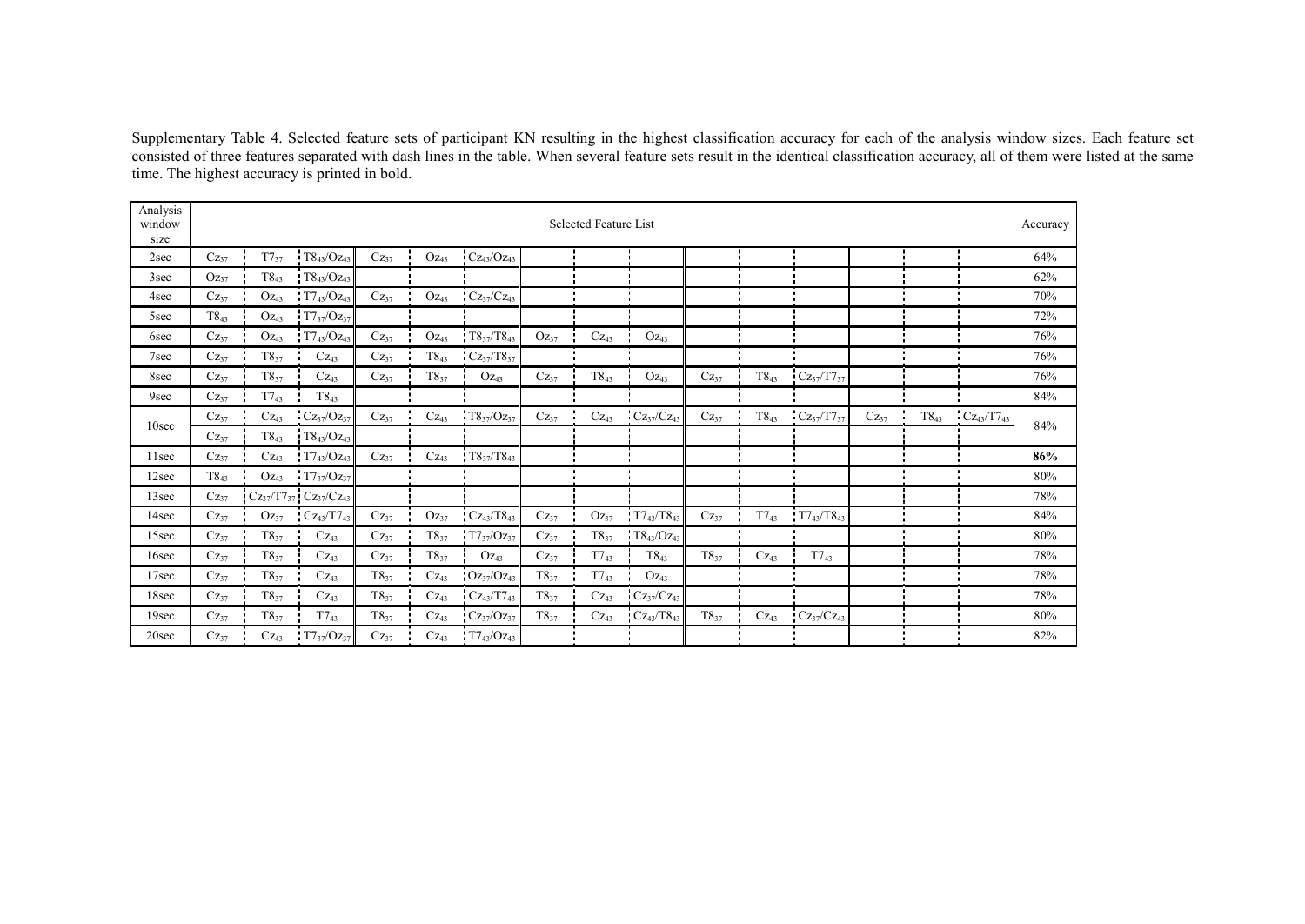Supplementary Table 5. Selected feature sets of participant HP resulting in the highest classification accuracy for each of the analysis window sizes. Each feature set consisted of three features separated with dash lines in the table. When several feature sets result in the identical classification accuracy, all of them were listed at the same time. The highest accuracy is printed in bold.

| Analysis<br>window<br>size |           |                     |                                     |           |                  |                                                       |           | Selected Feature List |                                                                       |                                                       |                  |                                     |           |           |                       | Accuracy |
|----------------------------|-----------|---------------------|-------------------------------------|-----------|------------------|-------------------------------------------------------|-----------|-----------------------|-----------------------------------------------------------------------|-------------------------------------------------------|------------------|-------------------------------------|-----------|-----------|-----------------------|----------|
| 2sec                       | $T8_{37}$ | T837/Oz37 Cz37/Cz43 |                                     | $T8_{37}$ |                  | $Cz_{43}/T7_{43} \cdot T7_{37}/T7_{43}$               | $T8_{37}$ |                       | T7 <sub>43</sub> /Oz <sub>43</sub> T7 <sub>37</sub> /T7 <sub>43</sub> | $Cz_{37}/T8_{37}$ $T8_{37}/Oz_{37}$ $T8_{37}/T8_{43}$ |                  |                                     |           |           |                       | 66%      |
| 3sec                       | $Cz_{37}$ | $T8_{43}$           | $Cz_{37}/Oz_3$                      |           |                  | $Cz_{37}/T8_{37}$ $Cz_{43}/T7_{43}$ $T7_{43}/Oz_{43}$ |           |                       |                                                                       |                                                       |                  |                                     |           |           |                       | 64%      |
| 4sec                       | $Cz_{37}$ | $Oz_{37}$           | $Cz_{37}/T8_{37}$                   | $Cz_{37}$ | $Oz_{37}$        | $C_{Z_{43}}/T8_{43}$                                  | $Cz_{37}$ | $T8_{43}$             | $Cz_{43}/T8_{43}$                                                     | $Cz_{37}$                                             | $T8_{43}$        | $T_{37}/T_{43}$                     | $C_{Z37}$ | $T8_{43}$ | $Oz_{37}/Oz_{43}$     | 66%      |
|                            | $T7_{37}$ |                     | $T7_{43}/Oz_{43}$ $Oz_{37}/Oz_{43}$ | $T8_{37}$ | $Oz_{37}$        | $T7_{43}/Oz_{43}$                                     | $Oz_{37}$ | $Cz_{43}$             | $T7_{37}/Oz_{37}$                                                     | $Oz_{37}$                                             | $Cz_{43}$        | $\mathrm{Cz}_{43}\mathrm{/Oz}_{43}$ |           |           |                       |          |
|                            | $T7_{37}$ | $Oz_{37}$           | $C_{Z_37}/T7_{37}$                  | $T7_{37}$ | $Oz_{37}$        | $Cz_{37}/T8_{37}$                                     | $T7_{37}$ | $Oz_{37}$             | $T_{37}/Oz_{37}$                                                      | $T7_{37}$                                             | $Oz_{37}$        | $T8_{37}/Oz_{37}$                   | $T7_{37}$ | $Oz_{37}$ | $Cz_{43}/T7_{43}$     |          |
| 5sec                       | $T7_{37}$ | $Oz_{37}$           | $T7_{43}/T8_{43}$                   | $T7_{37}$ | $Oz_{37}$        | $T8_{43}/Oz_{43}$                                     | $T7_{37}$ | $Oz_{37}$             | $C_{Z_37}/C_{Z_{43}}$                                                 | $T7_{37}$                                             | $Oz_{37}$        | $T_{37}/T_{43}$                     | $T7_{37}$ | $Oz_{37}$ | $Oz_{37}/Oz_{43}$     | 78%      |
|                            | $Oz_{37}$ | $T8_{43}$           | $Cz_{37}/T7_{37}$                   | $Oz_{37}$ | $T8_{43}$        | $T7_{37}/T8_{37}$                                     |           |                       |                                                                       |                                                       |                  |                                     |           |           |                       |          |
| 6sec                       | $T7_{37}$ | $T8_{37}$           | $Oz_{43}$                           |           |                  |                                                       |           |                       |                                                                       |                                                       |                  |                                     |           |           |                       | 76%      |
| 7sec                       | $T8_{37}$ | $Oz_{43}$           | $Cz_{37}/T7_3$                      | $T8_{37}$ | $Oz_{43}$        | $T7_{43}/Oz_{43}$                                     | $T8_{37}$ | $Oz_{43}$             | $Oz_{37}/Oz_{43}$                                                     |                                                       |                  |                                     |           |           |                       | 78%      |
| 8sec                       | $T7_{37}$ | $Oz_{37}$           | $Oz_{43}$                           |           |                  |                                                       |           |                       |                                                                       |                                                       |                  |                                     |           |           |                       | 80%      |
| 9sec                       | $T8_{37}$ | $T8_{43}$           | Cz <sub>37</sub> /Oz <sub>3</sub>   | $T8_{37}$ | $T8_{43}$        | $T7_{37}/Oz_3$                                        | $T8_{37}$ | $T8_{43}$             | $T8_{37}/Oz_3$                                                        | $T8_{37}$                                             | $T8_{43}$        | $T7_{43}/T8_{43}$                   | $T8_{37}$ | $T8_{43}$ | $T7_{37}/T7_{43}$     | 82%      |
| 10sec                      | $T8_{37}$ | $Cz_{43}$           | $Cz_{37}/Oz_{37}$                   | $T8_{37}$ | $Cz_{43}$        | $T8_{37}/Oz_{37}$                                     | $T8_{37}$ | $Cz_{43}$             | $Cz_{43}/T8_{43}$                                                     | $T8_{37}$                                             | $Cz_{43}$        | $T7_{43}/T8_{43}$                   | $T8_{37}$ | $Cz_{43}$ | $Cz_{37}/Cz_{43}$     | 82%      |
|                            | $T8_{37}$ | $T8_{43}$           | $Cz_{37}/T8_3$                      | $T8_{37}$ | $T8_{43}$        | $T7_{37}/Oz_{37}$                                     | $T8_{37}$ | $T8_{43}$             | $T8_{37}/Oz_{37}$                                                     | $T8_{37}$                                             | T8 <sub>43</sub> | $C_{Z_{43}}/T8_{43}$                | $T8_{37}$ | $T8_{43}$ | $Oz_{37}/Oz_{43}$     |          |
|                            | $Cz_{37}$ | $T7_{37}$           | $T8_{43}$                           | $Cz_{37}$ | $T8_{37}$        | $T8_{43}$                                             | $T8_{37}$ | Cz <sub>43</sub>      | $C_{Z_37}/T7_{37}$                                                    | $T8_{37}$                                             | $Cz_{43}$        | $C_{Z_37}/O_{Z_37}$                 | $T8_{37}$ | $Cz_{43}$ | $T7_{37}/T8_{37}$     |          |
| 11sec                      | $T8_{37}$ | $Cz_{43}$           | $T8_{37}/Oz_{37}$                   | $T8_{37}$ | $Cz_{43}$        | $Cz_{43}/T8_{43}$                                     | $T8_{37}$ | Cz <sub>43</sub>      | $Cz_{43}/Oz_{43}$                                                     | $T8_{37}$                                             | $Cz_{43}$        | $T7_{43}/T8_{43}$                   | $T8_{37}$ | $Cz_{43}$ | $Cz_{37}/Cz_{43}$     | 82%      |
|                            | $T8_{37}$ | $Cz_{43}$           | $T7_{37}/T7_{43}$                   | $T8_{37}$ | $Cz_{43}$        | $T8_{37}/T8_{43}$                                     | $T8_{37}$ | $Cz_{43}$             | $Oz_{37}/Oz_{43}$                                                     | $Oz_{37}$                                             | $T7_{43}$        | $Oz_{43}$                           |           |           |                       |          |
| 12sec                      | $T7_{37}$ | $Oz_{37}$           | Oz <sub>43</sub>                    |           |                  |                                                       |           |                       |                                                                       |                                                       |                  |                                     |           |           |                       | 86%      |
| 13sec                      | $T8_{37}$ | Cz <sub>43</sub>    | $Cz_{37}/Oz_{37}$                   | $T8_{37}$ | $Cz_{43}$        | $Cz_{43}/T7_{43}$                                     | $T8_{37}$ | Cz <sub>43</sub>      | $T7_{43}/Oz_{43}$                                                     | $T8_{37}$                                             | $Cz_{43}$        | $T8_{43}/Oz_{43}$                   | $T8_{37}$ | $Cz_{43}$ | $Cz_{37}/Cz_{43}$     | 80%      |
|                            | $T8_{37}$ | Cz <sub>43</sub>    | $T7_{37}/T7_{43}$                   | $T8_{37}$ | $Cz_{43}$        | $T8_{37}/T8_{43}$                                     | $T8_{37}$ | Cz <sub>43</sub>      | $Oz_3$ / $Oz_4$                                                       |                                                       |                  |                                     |           |           |                       |          |
| 14sec                      | $T7_{37}$ | $Oz_{37}$           | Oz <sub>43</sub>                    |           |                  |                                                       |           |                       |                                                                       |                                                       |                  |                                     |           |           |                       | 80%      |
| 15sec                      | $T7_{43}$ | $Oz_{43}$           | $T7_{37}/T8_3$                      |           |                  |                                                       |           |                       |                                                                       |                                                       |                  |                                     |           |           |                       | 82%      |
| 16sec                      | $T7_{37}$ | $T8_{37}$           | $Oz_{43}$                           |           |                  |                                                       |           |                       |                                                                       |                                                       |                  |                                     |           |           |                       | 82%      |
| 17sec                      | $Cz_{37}$ | $T8_{37}$           | $T7_{43}$                           | $T7_{37}$ | $Oz_{43}$        | $C_{Z_37}/T7_{37}$                                    | $T7_{37}$ | $Oz_{43}$             | $T7_{37}/Oz_{37}$                                                     | $T7_{37}$                                             | $Oz_{43}$        | $T8_{43}/Oz_{43}$                   | $T7_{37}$ | $Oz_{43}$ | $C_{Z_37}/C_{Z_{43}}$ | 82%      |
| 18sec                      | $T7_{37}$ | $T8_{37}$           | Oz <sub>43</sub>                    | $T7_{37}$ | Oz <sub>43</sub> | $Cz_{37}/Oz_{37}$                                     | $T7_{37}$ | Oz <sub>43</sub>      | $T7_{37}/Oz_3$                                                        | $T7_{37}$                                             | Oz <sub>43</sub> | $Cz_{43}/T8_{43}$                   | $T7_{37}$ | $Oz_{43}$ | $T7_{43}/T8_{43}$     | 86%      |
|                            | $T7_{37}$ | $Oz_{43}$           | $T7_{37}/T7_{43}$                   | $T7_{37}$ | Oz <sub>43</sub> | $T8_{37}/T8_{43}$                                     |           |                       |                                                                       |                                                       |                  |                                     |           |           |                       |          |
| 19sec                      | $Cz_{37}$ | $T8_{37}$           | $Cz_{43}$                           | $T7_{37}$ | $T8_{43}$        | $Oz_{43}$                                             |           |                       |                                                                       |                                                       |                  |                                     |           |           |                       | 84%      |
| 20sec                      | $Cz_{37}$ | $T8_{37}$           | $Cz_{43}$                           | $T7_{37}$ | $Oz_{43}$        | $T8_{43}/Oz_{43}$                                     | $T7_{37}$ | $Oz_{43}$             | $Cz_{37}/Cz_{43}$                                                     | $T7_{37}$                                             | $Oz_{43}$        | $O_{Z_37}/O_{Z_{43}}$               | $T8_{37}$ | $Oz_{37}$ | $Cz_{43}$             | 82%      |
|                            | $Oz_{37}$ | $Cz_{43}$           | Oz <sub>43</sub>                    | $Oz_{37}$ | $T8_{43}$        | $Oz_{43}$                                             |           |                       |                                                                       |                                                       |                  |                                     |           |           |                       |          |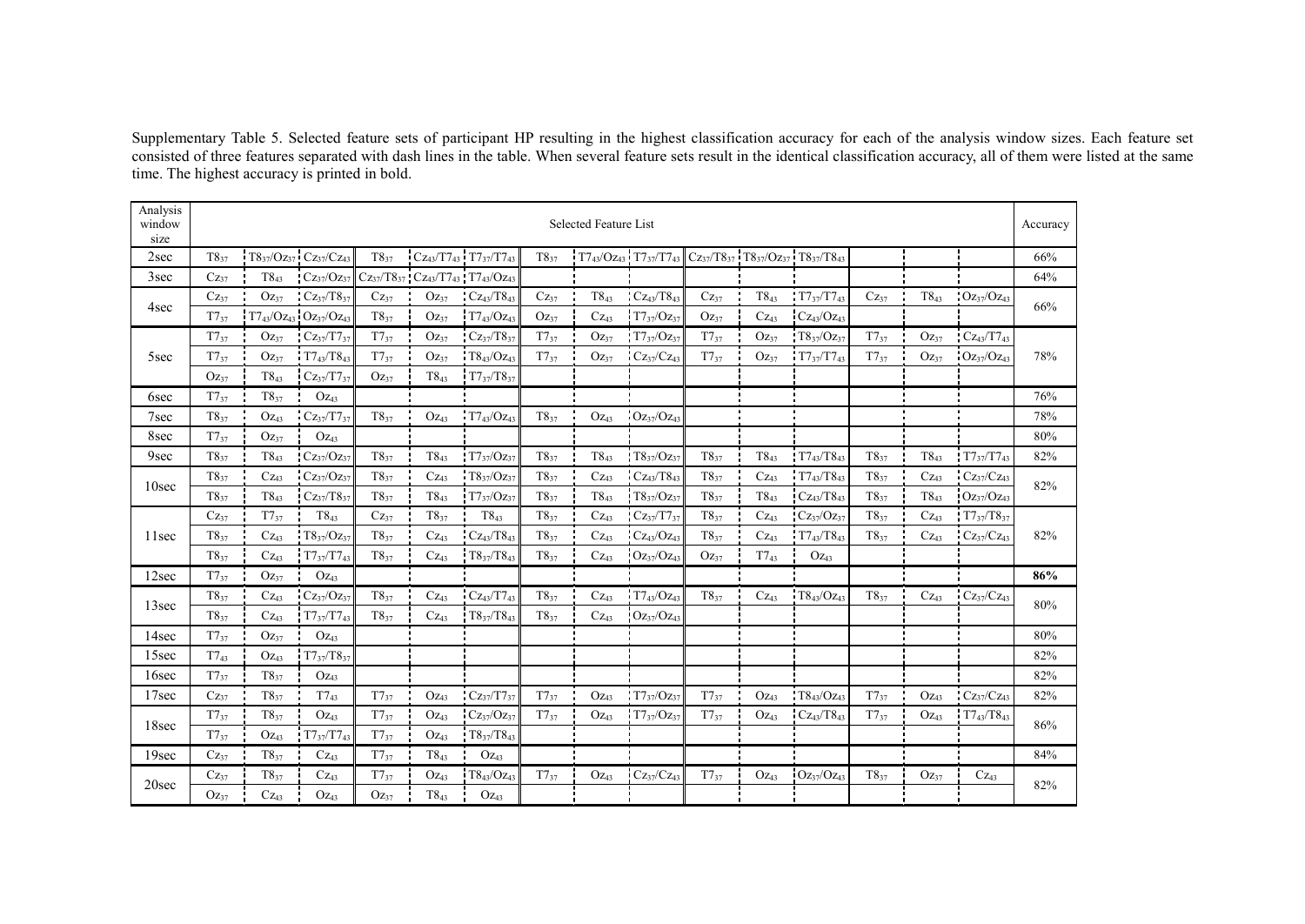Supplementary Table 6. Selected feature sets of participant JP resulting in the highest classification accuracy for each of the analysis window sizes. Each feature set consisted of three features separated with dash lines in the table. When several feature sets result in the identical classification accuracy, all of them were listed at the same time. The highest accuracy is printed in bold.

| Analysis<br>window<br>size |                  |                                                       |                                       |                  |           |                                       |           | <b>Selected Feature List</b> |                                     |           |                  |                                          |           |                                             |                                     | Accuracy |
|----------------------------|------------------|-------------------------------------------------------|---------------------------------------|------------------|-----------|---------------------------------------|-----------|------------------------------|-------------------------------------|-----------|------------------|------------------------------------------|-----------|---------------------------------------------|-------------------------------------|----------|
| 2sec                       |                  | $T7_{43}/T8_{43}$ $T7_{43}/Oz_{43}$ $Oz_{37}/Oz_{43}$ |                                       |                  |           |                                       |           |                              |                                     |           |                  |                                          |           |                                             |                                     | 62%      |
|                            | $Cz_{37}$        | $Oz_{37}$                                             | $T7_{37}/T8_{37}$                     | $Cz_{37}$        | $Oz_{37}$ | $C_{Z_{43}}/T7_{43}$                  | $Cz_{37}$ | $Oz_{37}$                    | $C_{Z_{43}}/O_{Z_{43}}$             | $T7_{37}$ | $Oz_{37}$        | $C_{Z_37}/T7_{37}$                       | $T8_{37}$ | $Oz_{37}$                                   | $T7_{43}$                           |          |
|                            | $T8_{37}$        | Oz <sub>43</sub>                                      | $Cz_{37}/Oz_{37}$                     | $T8_{37}$        | $Oz_{43}$ | $C_{Z_{43}}/T8_{43}$                  | $T8_{37}$ | $Oz_{43}$                    | $T7_{43}/T8_{43}$                   | $T8_{37}$ | Oz <sub>43</sub> | $Cz_{37}/Cz_{43}$                        | $T8_{37}$ | $Oz_{43}$                                   | $T8_{37}/T8_{43}$                   | 64%      |
| 3sec                       | $T8_{37}$        | $Oz_{43}$                                             | $Oz_{37}/Oz_{43}$                     | $Oz_{37}$        | $Cz_{43}$ | $T7_{37}/Oz_{37}$                     | $Oz_{37}$ | $Cz_{43}$                    | $T7_{37}/T7_{43}$                   | $Oz_{37}$ | $T7_{43}$        | $Oz_{43}$                                | $Oz_{37}$ |                                             | $Cz_{37}/T7_{37}$ $T8_{43}/Oz_{43}$ |          |
|                            | Oz <sub>37</sub> | $Cz_{43}/T7_{43}$ $Cz_{43}/Oz_{43}$                   |                                       | $Oz_{37}$        |           | $Cz_{43}/T8_{43}$ $Cz_{43}/Oz_{43}$   | $T7_{43}$ | $Oz_{43}$                    | $C_{Z_37}/T7_{37}$                  |           |                  |                                          |           |                                             |                                     |          |
| 4sec                       | $T7_{37}$        | $Oz_{37}$                                             | $T7_{43}$                             | $Oz_{37}$        |           | $C_{Z_37}/T7_{37}$ $C_{Z_37}/T8_{37}$ | $Oz_{37}$ |                              | $Cz_{37}/T7_{37}$ $Cz_{43}/T8_{43}$ | $Oz_{37}$ |                  | $C_{Z_37}/T7_{37}$ $C_{Z_37}/C_{Z_{43}}$ | $Oz_{37}$ | $C_{Z_37}/O_{Z_37}$ $C_{Z_{43}}/O_{Z_{43}}$ |                                     | 78%      |
|                            | $Oz_{37}$        |                                                       | $Cz_{37}/Oz_{37}$ , $T7_{43}/Oz_{43}$ | $Oz_{37}$        |           | $T7_{37}/T8_{37}$ $Cz_{37}/Cz_{43}$   | $Oz_{37}$ |                              | $Cz_{43}/T7_{43}$ $T7_{37}/T7_{43}$ | $Oz_{37}$ |                  | $Cz_{43}/Oz_{43}$ $Cz_{37}/Cz_{43}$      |           |                                             |                                     |          |
| 5sec                       | $Cz_{37}$        | $Cz_{43}$                                             | $T7_{43}$                             |                  |           |                                       |           |                              |                                     |           |                  |                                          |           |                                             |                                     | 82%      |
| 6sec                       | $T7_{37}$        | $T7_{43}$                                             | $Oz_{43}$                             | $Cz_{43}$        | $T7_{43}$ | $C_{Z_37}/T7_3$                       | $Cz_{43}$ | $T7_{43}$                    | $T7_{37}/T8_{37}$                   | $Cz_{43}$ | $T7_{43}$        | $C_{Z_{37}}/C_{Z_{43}}$                  |           |                                             |                                     | 78%      |
| 7sec                       | $Cz_{37}$        | $T8_{37}$                                             | $Oz_{43}$                             | $T7_{37}$        | $T8_{37}$ | $Oz_{37}$                             | $T7_{37}$ | $Oz_{37}$                    | $T7_{43}$                           | $T7_{37}$ | $Oz_{37}$        | $Cz_{37}/T7_{37}$                        | $T7_{37}$ | $Oz_{37}$                                   | $T8_{37}/Oz_{37}$                   | 80%      |
|                            | $T7_{37}$        | $Oz_{37}$                                             | $C_{Z_{43}}/T8_{43}$                  | $T7_{37}$        | $Oz_{37}$ | $T7_{43}/Oz_{43}$                     | $T7_{37}$ | $Oz_{37}$                    | $T7_{37}/T7_{43}$                   | $T7_{37}$ | $Oz_{37}$        | $T8_{37}/T8_{43}$                        | $Oz_{37}$ | $T7_{43}$                                   | $T8_{43}$                           |          |
| 8sec                       | $Cz_{37}$        | $T7_{37}$                                             | $T8_{37}$                             | $T8_{37}$        | $Cz_{43}$ | $T7_{43}$                             |           |                              |                                     |           |                  |                                          |           |                                             |                                     | 82%      |
| 9sec                       | $Cz_{37}$        | $T7_{37}$                                             | $T8_{37}$                             |                  |           |                                       |           |                              |                                     |           |                  |                                          |           |                                             |                                     | 84%      |
| 10sec                      | $Cz_{37}$        | $T7_{37}$                                             | $T8_{37}$                             |                  |           |                                       |           |                              |                                     |           |                  |                                          |           |                                             |                                     | 86%      |
| 11sec                      | $Cz_{37}$        | $T8_{37}$                                             | $Cz_{43}$                             |                  |           |                                       |           |                              |                                     |           |                  |                                          |           |                                             |                                     | 84%      |
| 12sec                      | $Cz_{37}$        | $T8_{37}$                                             | $Cz_{43}$                             | Cz <sub>43</sub> | $T7_{43}$ | $Oz_{37}/Oz_{43}$                     |           |                              |                                     |           |                  |                                          |           |                                             |                                     | 86%      |
| 13sec                      | $Cz_{37}$        | $T8_{37}$                                             | $T7_{43}$                             | $Cz_{37}$        | $T7_{43}$ | $T8_{43}$                             |           |                              |                                     |           |                  |                                          |           |                                             |                                     | 86%      |
| 14sec                      | $T8_{37}$        | $Oz_{43}$                                             | $Oz_{37}/Oz_{43}$                     |                  |           |                                       |           |                              |                                     |           |                  |                                          |           |                                             |                                     | 86%      |
| 15sec                      | $Cz_{37}$        | $T8_{43}$                                             | Oz <sub>43</sub>                      |                  |           |                                       |           |                              |                                     |           |                  |                                          |           |                                             |                                     | 88%      |
| 16sec                      | $Cz_{37}$        | $T8_{37}$                                             | Oz <sub>43</sub>                      | $Cz_{37}$        | $T7_{43}$ | Oz <sub>43</sub>                      | $Cz_{37}$ | T8 <sub>43</sub>             | $Oz_{43}$                           |           |                  |                                          |           |                                             |                                     | 88%      |
| 17sec                      | $Cz_{37}$        | $T8_{43}$                                             | $Oz_{43}$                             |                  |           |                                       |           |                              |                                     |           |                  |                                          |           |                                             |                                     | 80%      |
| 18sec                      | $Cz_{37}$        | T8 <sub>43</sub>                                      | $Cz_{37}/T7_{37}$                     | $Cz_{37}$        | $T8_{43}$ | $T7_{37}/Oz_{37}$                     | $Cz_{37}$ | T8 <sub>43</sub>             | $Oz_{37}/Oz_{43}$                   |           |                  |                                          |           |                                             |                                     | 82%      |
| 19sec                      | $Cz_{37}$        | $T7_{43}$                                             | $T8_{37}/Oz_{37}$                     | $Cz_{37}$        | $T7_{43}$ | $C_{Z_{43}}/T7_{43}$                  | $Cz_{37}$ | $T8_{43}$                    | $Cz_{37}/T7_{37}$                   | $Cz_{37}$ | $T8_{43}$        | $Cz_{37}/Oz_{37}$                        | $Cz_{37}$ | $T8_{43}$                                   | $Cz_{43}/T8_{43}$                   | 80%      |
|                            | $Cz_{37}$        | T8 <sub>43</sub>                                      | $T7_{43}/Oz_{43}$                     | $Cz_{37}$        | $T8_{43}$ | $T8_{43}/Oz_{43}$                     | $Cz_{37}$ | T8 <sub>43</sub>             | $Cz_{37}/Cz_{43}$                   | $Cz_{37}$ | T8 <sub>43</sub> | $Oz_{37}/Oz_{43}$                        |           |                                             |                                     |          |
| 20sec                      | $Cz_{37}$        | $Cz_{43}$                                             | $T8_{43}$                             |                  |           |                                       |           |                              |                                     |           |                  |                                          |           |                                             |                                     | 88%      |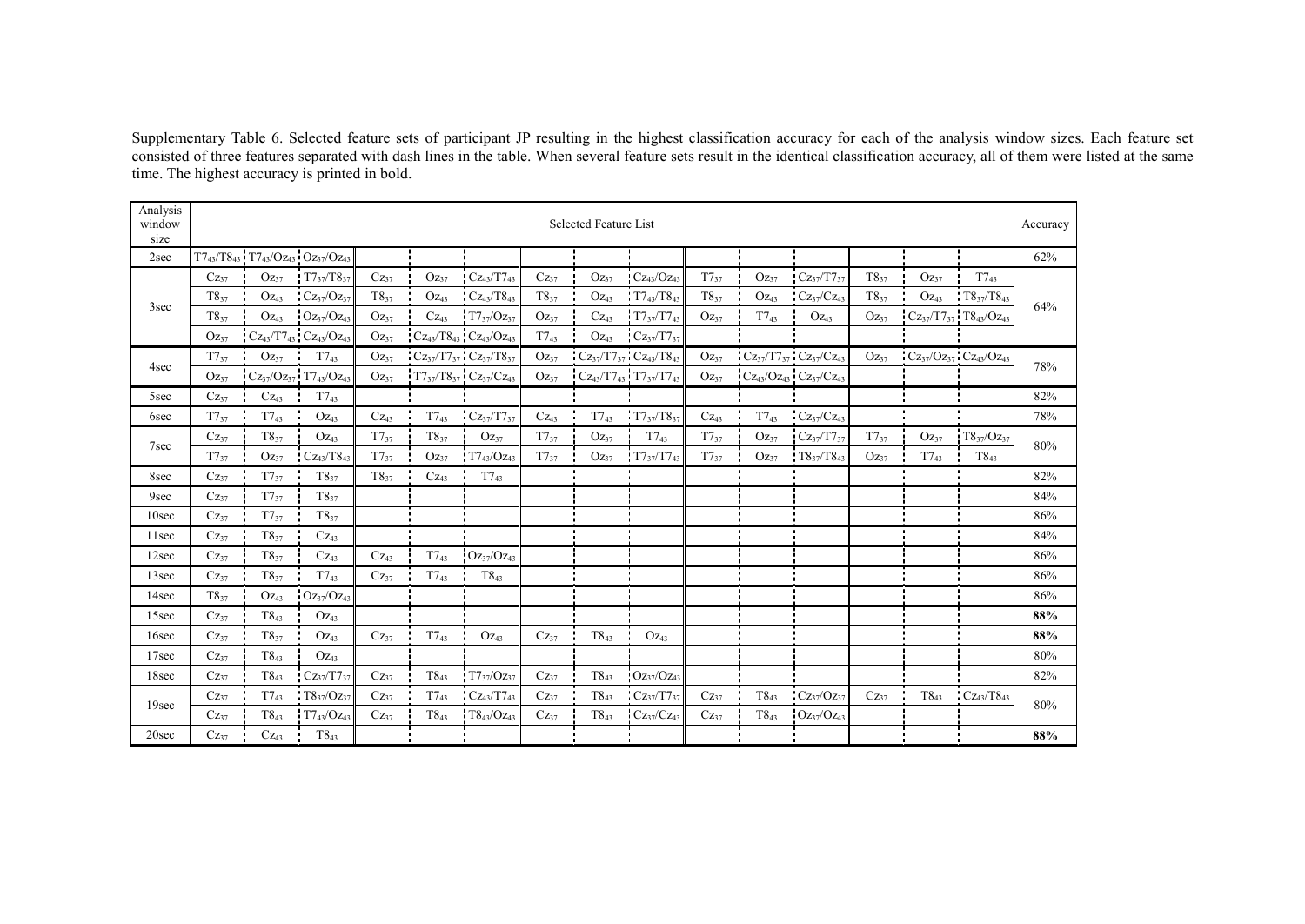| Window         |           | Classification Accuracy (%) |            |
|----------------|-----------|-----------------------------|------------|
| size (sec.)    | 1 Feature | 2 Features                  | 3 Features |
| $\overline{c}$ | 61.00     | 63.33                       | 64.67      |
| 3              | 60.33     | 62.67                       | 64.33      |
| $\overline{4}$ | 64.67     | 68.33                       | 70.67      |
| 5              | 68.67     | 71.00                       | 74.00      |
| 6              | 66.33     | 73.00                       | 75.67      |
| 7              | 70.00     | 74.33                       | 76.33      |
| 8              | 69.67     | 74.00                       | 77.00      |
| 9              | 71.00     | 76.33                       | 81.00      |
| 10             | 71.67     | 79.00                       | 82.00      |
| 11             | 74.00     | 79.00                       | 82.33      |
| 12             | 75.00     | 79.33                       | 82.33      |
| 13             | 74.67     | 79.67                       | 83.33      |
| 14             | 74.33     | 79.33                       | 82.00      |
| 15             | 72.67     | 78.33                       | 83.00      |
| 16             | 73.67     | 80.33                       | 82.67      |
| 17             | 71.33     | 77.00                       | 81.67      |
| 18             | 72.33     | 81.00                       | 82.67      |
| 19             | 72.33     | 78.67                       | 80.67      |
| 20             | 72.67     | 80.67                       | 84.33      |
| Average        | 70.33     | 75.54                       | 78.46      |
| $\pm$ s.d.     | ± 4.24    | ± 5.46                      | ± 5.96     |
| Maximum        | 75.00     | 81.00                       | 84.33      |

Supplementary Table 7. Classification accuracy(%) averaged over six participants with respect to different analysis window sizes (from 2 to 20 seconds with a step size of 1 second). The graph of these data is depicted in Figure 3 of the manuscript. The highest classification accuracy for each number of feature vectors is printed in bold.